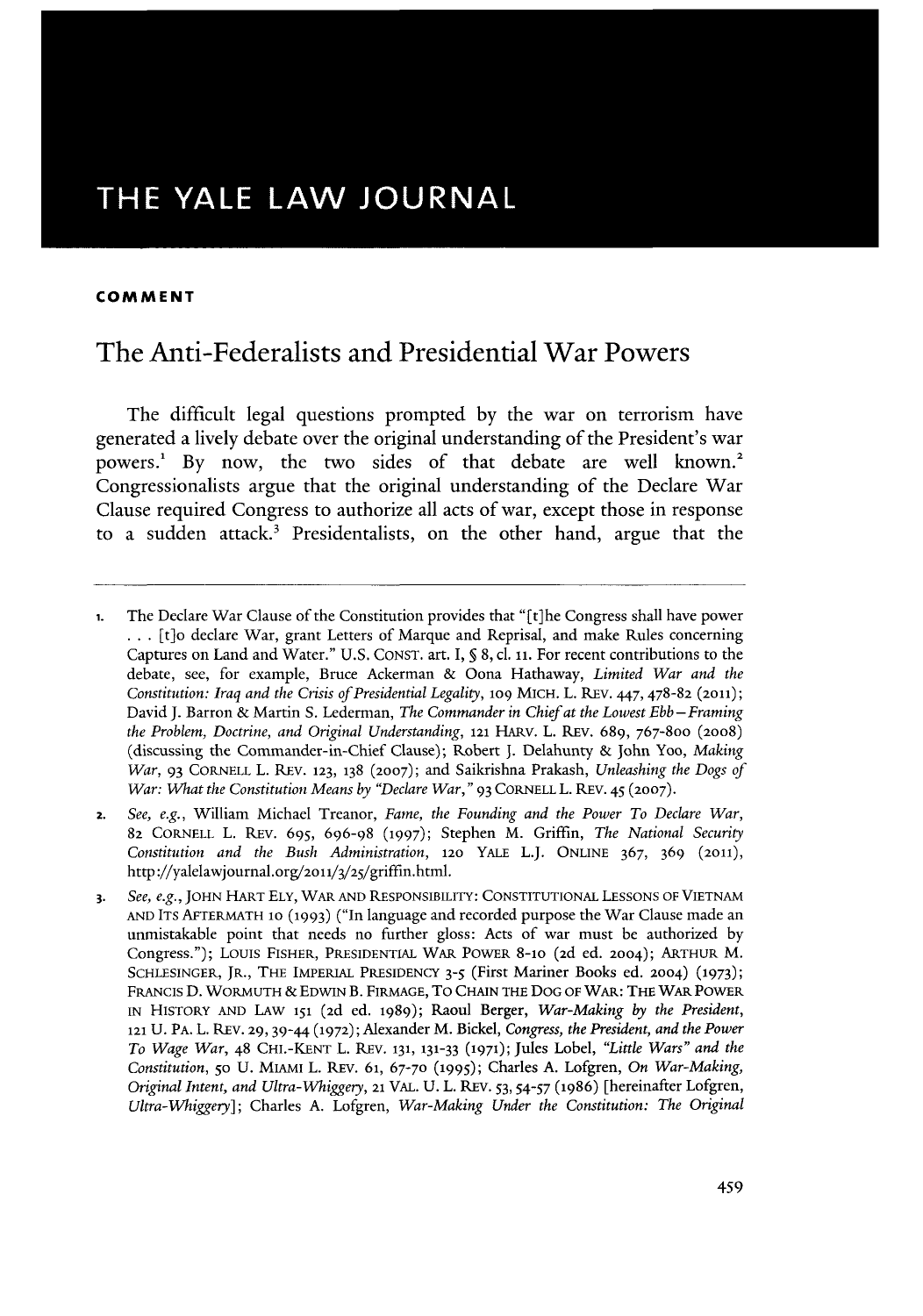Founders' revision of the Clause, from conferring the expansive power to "make War" to the power to "declare War" (the phrasing ultimately adopted), $4$ reflected their desire to grant Congress only the relatively narrow power to legalize a conflict under international law.<sup>5</sup>

However, the voluminous war powers literature has generally neglected the state ratification debates.<sup>6</sup> In particular, no scholar has developed a comprehensive picture of the arguments made **by** the Anti-Federalists.' This Comment argues that the Anti-Federalist position supplies a crucial missing link in understanding the original division of war powers. Notably, some Anti-Federalists, although generally critical of the scope of the President's powers under the Constitution, advanced the opposite criticism of the Declare War

- **4.** *See* **2** *MAX* **FARRAND, THE RECORDS OF THE FEDERAL CONVENTION OF 1787, at 318-19 (1911).**
- **5.** *See, e.g.,* **JOHN Yoo, THE POWERS OF WAR AND PEACE:** THE **CONSTITUTION AND** FOREIGN **AFFAIRS AFTER 9/11,** at **96-1oo (2005);** Delahunty **&** Yoo, *supra* note **1,** at **167;** Eugene V. Rostow, *Great Cases Make Bad Law: The War Powers Act,* 5o **TEX.** L. REV. **833,** 85o-51 **(1972);** Eugene V. Rostow, *"Once More Unto the Breach:" The War Powers Resolution Revisited, <sup>21</sup>* VAL. **U.** L. REV. **1, 6 (1986);** Phillip Bobbitt, *War Powers: An Essay onjohn Hart Ely's War* and Responsibility: Constitutional Lessons of Vietnam and Its Aftermath, **92 MICH.** L. **REV. 1364, 1375-83 (1994)** (book review); Robert F. Turner, *War and the Forgotten Executive Power Clause of the Constitution: A Review Essay ofJohn Hart Ely's* War and Responsibility, 34 VA. **J. INT'L L. 903, 906-10 (1994)** (book review).
- **6.** *See* **JOHN YOO, CRISIS AND COMMAND: A HISTORY OF EXECUTIVE POWER FROM GEORGE WASHINGTON** TO **GEORGE** W. **BUSH 32-33 (2009)** ("Leading accounts of the Presidency often overlook the state ratification process **. . .** *."); cf* Treanor, *supra* note **2,** at **713** (noting that scholars traditionally focus on the debate in the Constitutional Convention). *But see* Prakash, *supra* note **I,** at **86-88** (locating support for congressionalist views in the ratification debates).
- **7.** The war powers literature tends to address the Anti-Federalist position in the ratification debates in a cursory fashion and concentrates on events in only a few states. *See, e.g.,* Curtis **A.** Bradley *&* Martin **S.** Flaherty, *Executive Power Essentialism and Foreign Affairs,* **102 MICH.** L. REV. *545,* **607 (2004)** (focusing on the Virginia debates); Delahunty *&* Yoo, *supra* note **1,** at **138** (noting the position of leading Virginia Anti-Federalist Patrick Henry); Lofgren, *Original Understanding, supra* note **3,** at **686** (discussing Henry's comments in Virginia); Prakash, *supra* note **1,** at **86-87** (studying the debate in Virginia, as well as briefly noting events in Massachusetts, Rhode Island, New York, and North Carolina); Michael **D.** Ramsey, *Text and History in the War Powers Debate: A Reply to Professor Yoo,* **69 U. CHI.** L. REV. **1685, 1712** n.95 **(2002)** (focusing on Henry); Treanor, *supra* note **2,** at **717** n.14o (noting Anti-Federalist statements in New York and Virginia, as well as the Federalist response in Connecticut); John **C.** Yoo, *The Continuation of Politics by Other Means: The Original Understanding of War Powers,* 84 **CALIF.** L. REV. **167,282** (1996) (focusing on Henry).

*Understanding,* **81** YALE L.J. **672, 674-83 (1972)** [hereinafter Lofgren, *Original Understanding];* Prakash, *supra* note **1;** Treanor, *supra* note **2,** at **713-14;** William *Van* Alstyne, *Congress, the President, and the Power To Declare War: A Requiem for Vietnam,* **121 U.** PA. L. REV. **1,** *5-7* **(1972).** *But see* Michael **D.** Ramsey, *Textualism and War Powers, 69* **U. CHI.** L. **REV. 1543, 1551- 52 (2002)** (articulating a narrower version of the congressionalist argument).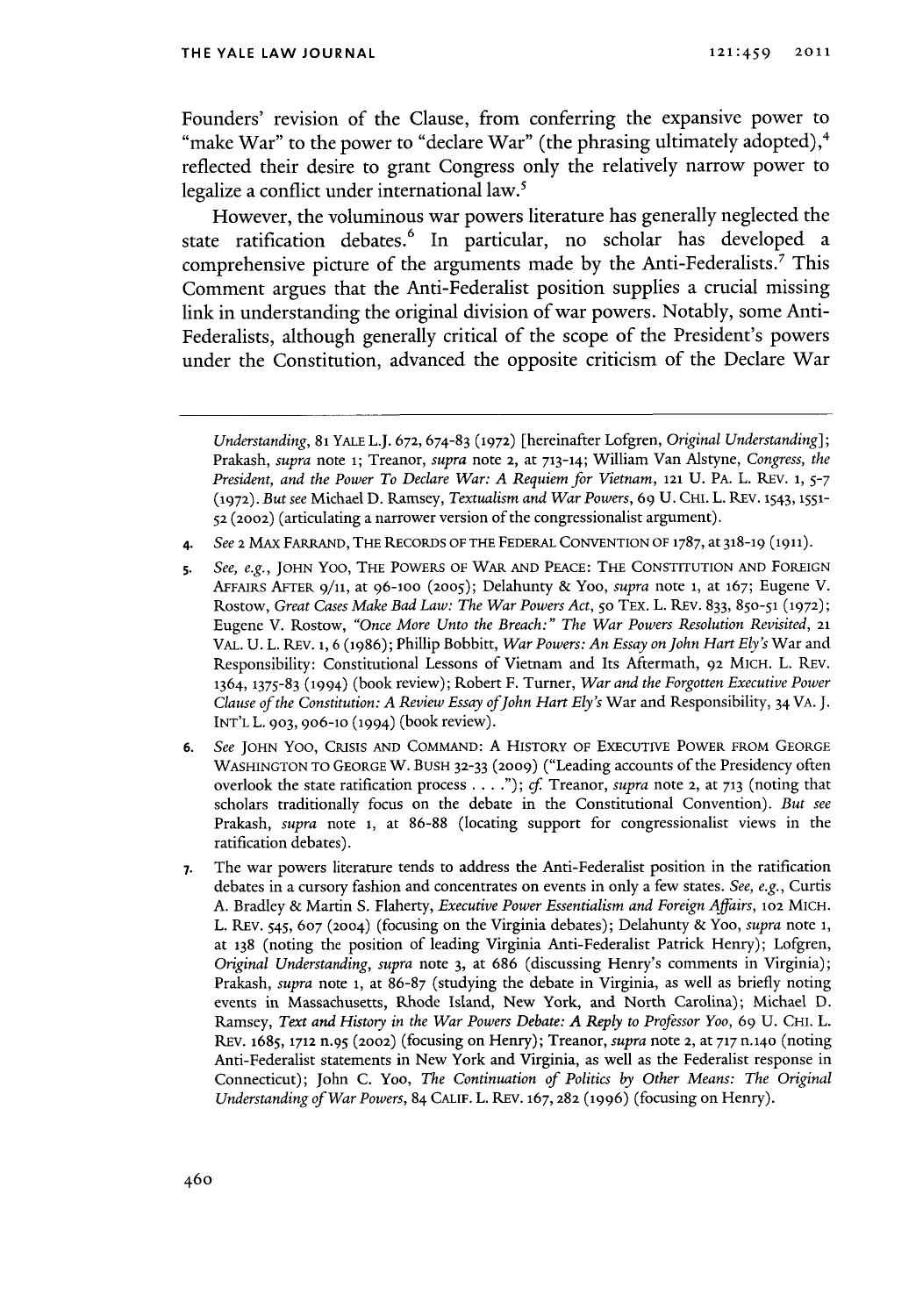Clause, faulting it for concentrating power in *Congress.* For example, during the Virginia ratification debates, Patrick Henry confidently predicted that if the Constitution were ratified, the President would use his constitutional powers to make himself king and "enslave[] America."8 Yet Henry argued that Congress, and not the President, had too much of the war power.' "Congress," noted Henry, would be able to "declare war **...** and levy your money[] as long as you have a shilling to pay.""o Henry preferred the "strong check" inherent in the mixed English system, whereby the king's power to declare war was balanced **by** Parliament's ability to fund war, and neither branch could unilaterally commit the country to a conflict.<sup>11</sup>

What explains Henry's potentially contradictory comments? Some congressionalist scholars have argued that Henry's assertion of an excessive grant of power to Congress demonstrates that Congress was originally understood to have the war power." John Yoo has responded for the presidentialists, suggesting that Henry "strategically misconstrued" the division of war powers in order to make the federal government seem "entirely unchecked and, therefore, easily susceptible to tyranny."<sup>13</sup> This Comment argues that Henry's comments reflected a sustained Anti-Federalist objection to Congress's war powers and had deep roots in Anti-Federalists' philosophy of government. In so doing, it draws on source material heretofore neglected in war powers scholarship. Part **I** of this Comment examines the state ratification debates and contemporaneous public statements **by** Anti-Federalists in order to demonstrate the pervasive nature of the Anti-Federalist objection to the vesting of the power to declare war in Congress. Part II then argues that these objections are strong evidence in favor of the congressionalist understanding of the Declare War Clause.

**11.** *Id.*

**<sup>8.</sup>** The Virginia Convention (June **5, 1788),** *in* **9** THE **DOCUMENTARY** HISTORY OF THE RATIFICATION OF THE **CONSTITUTION** 943, 964 (John P. Kaminski **&** Gaspare **J.** Saladino eds., **1990)** [hereinafter **DOCUMENTARY** HISTORY].

**<sup>9.</sup>** The Virginia Convention (June **9, 1788),** *in* **9 DOCUMENTARY** HISTORY, *supra* note **8,** at lo5o, 1o69.

**io.** *Id.*

**<sup>12.</sup>** *See, e.g.,* Bradley **&** Flaherty, *supra* note **7,** at **607; Lofgren,** *Original Understanding, supra* note **3, at 686; Prakash,** *supra* **note 1, at 86-87; Ramsey,** *supra* **note** *7,* **at 1712** *n.95;* **Treanor,** *supra* **note 2, at 717 n.140.**

**<sup>13.</sup>** *Yoo, supra* **note 7,** at **282;** *cf* Delahunty **& Yoo,** *supra* **note i, at 137-38** (relying on Federalist responses to Henry).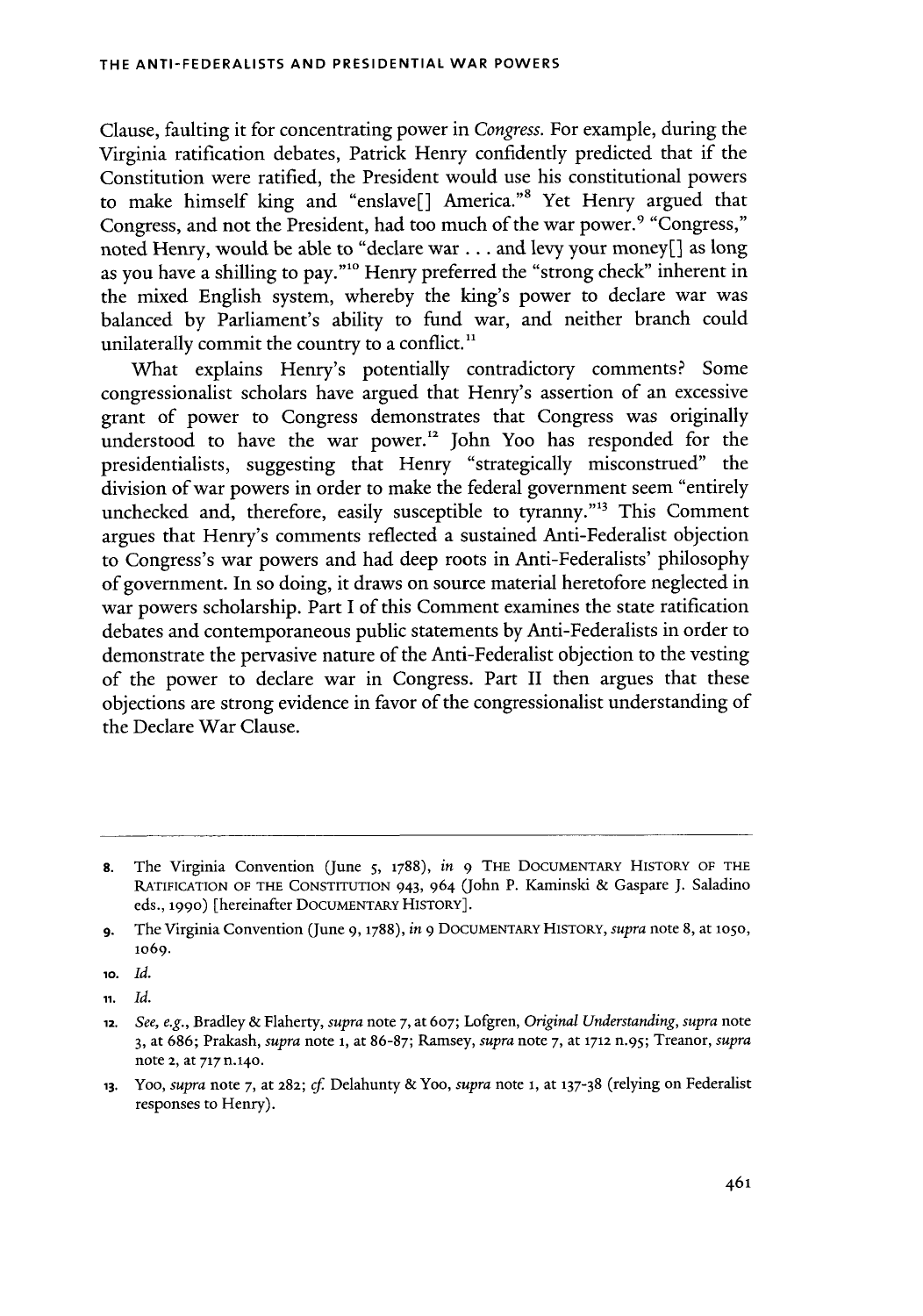### **1. THE ANTI-FEDERALIST ARGUMENT AGAINST CONGRESS'S POWER "TO DECLARE WAR**

The existence of a pervasive Anti-Federalist argument during the state ratification debates that Congress possessed too much of the war power greatly complicates the presidentialist interpretation of Patrick Henry's comments. The presidentialist argument that Henry "strategically misconstrued" the Constitution's division of war powers presupposes that the Anti-Federalists believed that the President had the constitutional power to initiate foreign wars. Yet a review of the state ratification debates and contemporaneous evidence reveals widespread evidence of the sincerity of the Anti-Federalist position, undercutting the historical credibility of the presidentialist interpretation.

Even in Henry's native Virginia, there was at least one other Anti-Federalist advancing Henry's argument. John Dawson, a member of the Continental Congress who would go on to serve in the House of Representatives, objected during Virginia's ratification debate that the Constitution gave "Congress **...** the power 'to declare war,' and also to raise and support armies."<sup>14</sup> That combination of powers worried Dawson because "the *nexus imper[ii]* of the British Constitution is **.** . **.** lost" under the American Constitution."

Dawson's concern about the lost *"nexus imperii"* lies in contemporaneous Scottish Enlightenment thought on the separation of powers.<sup>16</sup> At the time of the ratification debates, some scholars trained in the Scottish tradition believed that it was necessary to make the separate branches of government dependent on each other in order to prevent factionalism and encourage peaceful relations between the branches.<sup>17</sup> John Witherspoon, then President of the College of New Jersey (Princeton) and a leading exponent of Scottish Enlightenment thought in America, explained in his lectures that

where there is a balance of different bodies **.** . **.** there must be always some *nexus imperiu,* something to make one of them necessary to the **other....** In order to produce this *nexus,* some of the great essential

**<sup>14.</sup>** The Virginia Convention (June *24,* **1788),** *in* to **DOCUMENTARY** HISTORY, *supra* note **8,** at **1473, 1494** (John P. Kaminski **&** Gaspare **J.** Saladino eds., **1993);** *see also Prakash, supra* note **1,** at **87** n.218 (noting Dawson's comments).

**<sup>15.</sup>** The Virginia Convention (June 24, **1788),** *supra* note **14,** at **1494.**

**<sup>16.</sup>** *See, e.g.,* **2** FRANCIS **HUTCHESON, A** SYSTEM OF MORAL PHILOSOPHY 244 (Continuum Int'l Publ'g Grp. **2005) (1755).**

**<sup>17.</sup> Cf** *Treanor, supra* note **2,** at **717** n.14o (attributing Anti-Federalist arguments to "one of the traditional and fundamental principles of mixed government").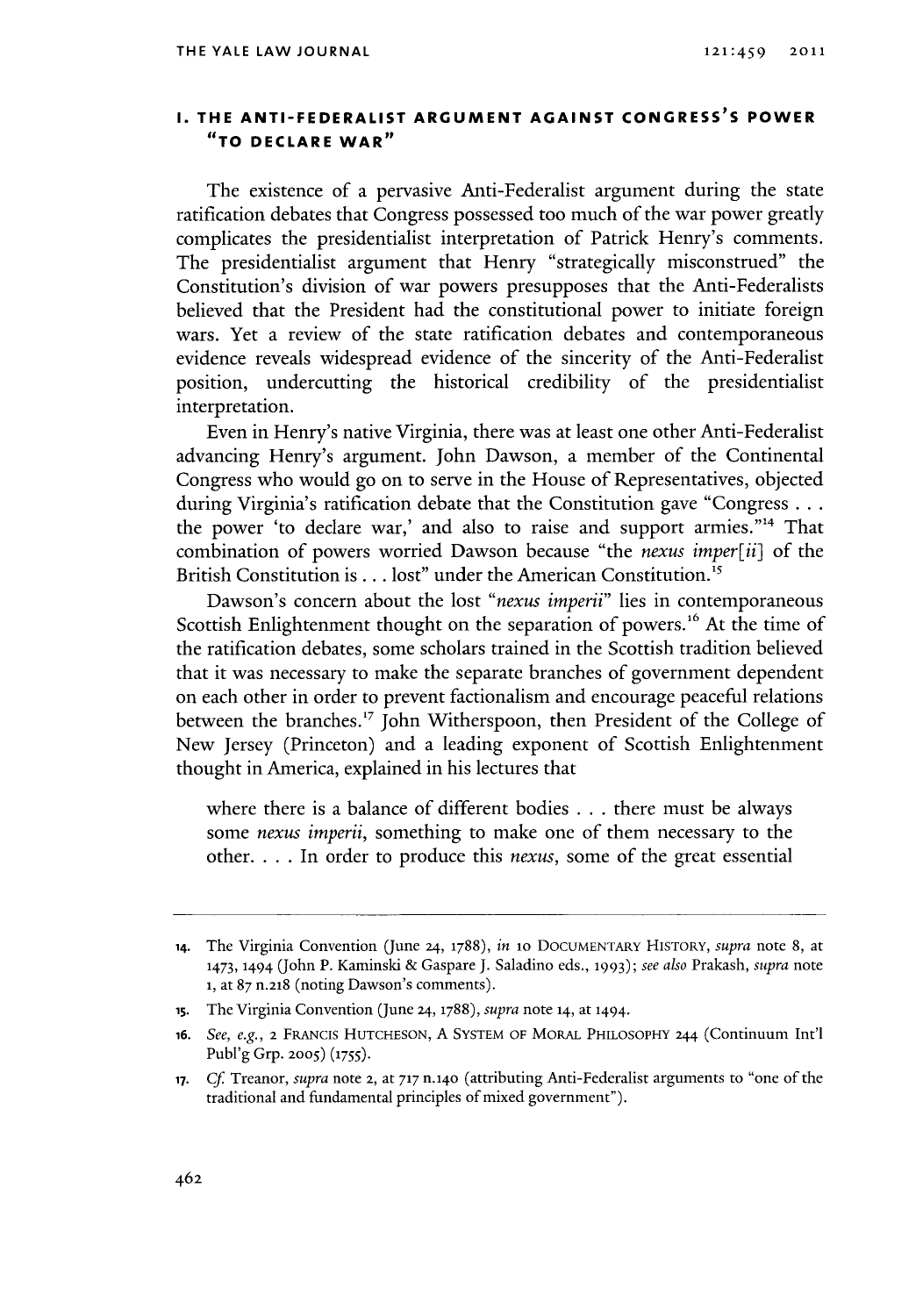rights of rulers must be divided and distributed among the different branches of the legislature. . . **.** [I]n the British government, the king has the power of making war and peace, – but the parliament have the levying and distribution of money, which is a sufficient restraint.<sup>18</sup>

Anti-Federalists in other states also worried about the loss of this *nexus. In* Pennsylvania, **"A** Federal Republican" writing in Philadelphia's *Freeman's journal* echoed such concerns. **"By** this constitution," wrote the anonymous author,

the Congress ha[s] power to "declare war," as also to "raise and support armies["]. . . **. [If** so, the *nexus imperii* even of the English constitution is lost. There the king has only the power of declaring war, and the house of parliament, that of raising money for the support of it. So **...** it seems to be wrong to give Congress this combined power **..... <sup>9</sup>**

James Wadsworth, a former delegate to the Constitutional Congress, made the same argument in the Connecticut ratification debates. Wadsworth "objected against [the Constitution]," according to the records of the debate, "because it gave the power of the purse to the general legislature; another paragraph gave the power of the sword [to the legislature]; and that authority which has the power of the sword and purse is despotic."20

In Massachusetts, such complaints were voiced before the ratifying convention had even begun. Massachusetts towns voted to propose amendments to the Massachusetts ratifying convention "that the power over war and peace be left to the people, not to Congress."<sup>21</sup> Anti-Federalists then took to the Massachusetts newspapers to object to Congress's possession of both the war power and the power of the purse. One group noted that when they viewed Congress "possessed of the sword in one hand the purse-strings of the people in the other," they saw "no security left for [the people]."<sup>22</sup> Another

**<sup>18.</sup>** John Witherspoon, *Lecture XII: Of Civil Society, in* **LECTURES ON** MORAL PHILOSOPHY **87,** 94 (Varnum Lansing Collins ed., Princeton Univ. Press **1912) (1822).**

**<sup>19.</sup> A** Federal Republican, *A Review of the Constitution Proposed by the Late Convention Held at Philadephia,* **1787 (Nov. 28, 1787),** *reprinted in* **14 DOCUMENTARY HISTORY,** *supra* note **8,** at **255, 265** (John P. Kaminski **&** Gaspare **J.** Saladino eds., **1983).**

**<sup>20.</sup>** The Connecticut Convention (Jan. *7,* **1788),** *in* **3 DOCUMENTARY** HISTORY, *supra* note **8,** at 547, *547* (Merrill Jensen ed., **1978).**

**<sup>21.</sup>** 4 **DOCUMENTARY** HISTORY, *supra* note **8,** at xxviii (John P. Kaminski **&** Gaspare **J.** Saladino eds., **1997).**

**<sup>22.</sup>** Consider Arms, Malichi Maynard **&** Samuel Field, *Dissent to the Massachusetts Convention,* HAMPSHIRE **GAZETTE,** April **9 & 16, 1788,** *reprinted in 7* **DOCUMENTARY HISTORY,** *supra* note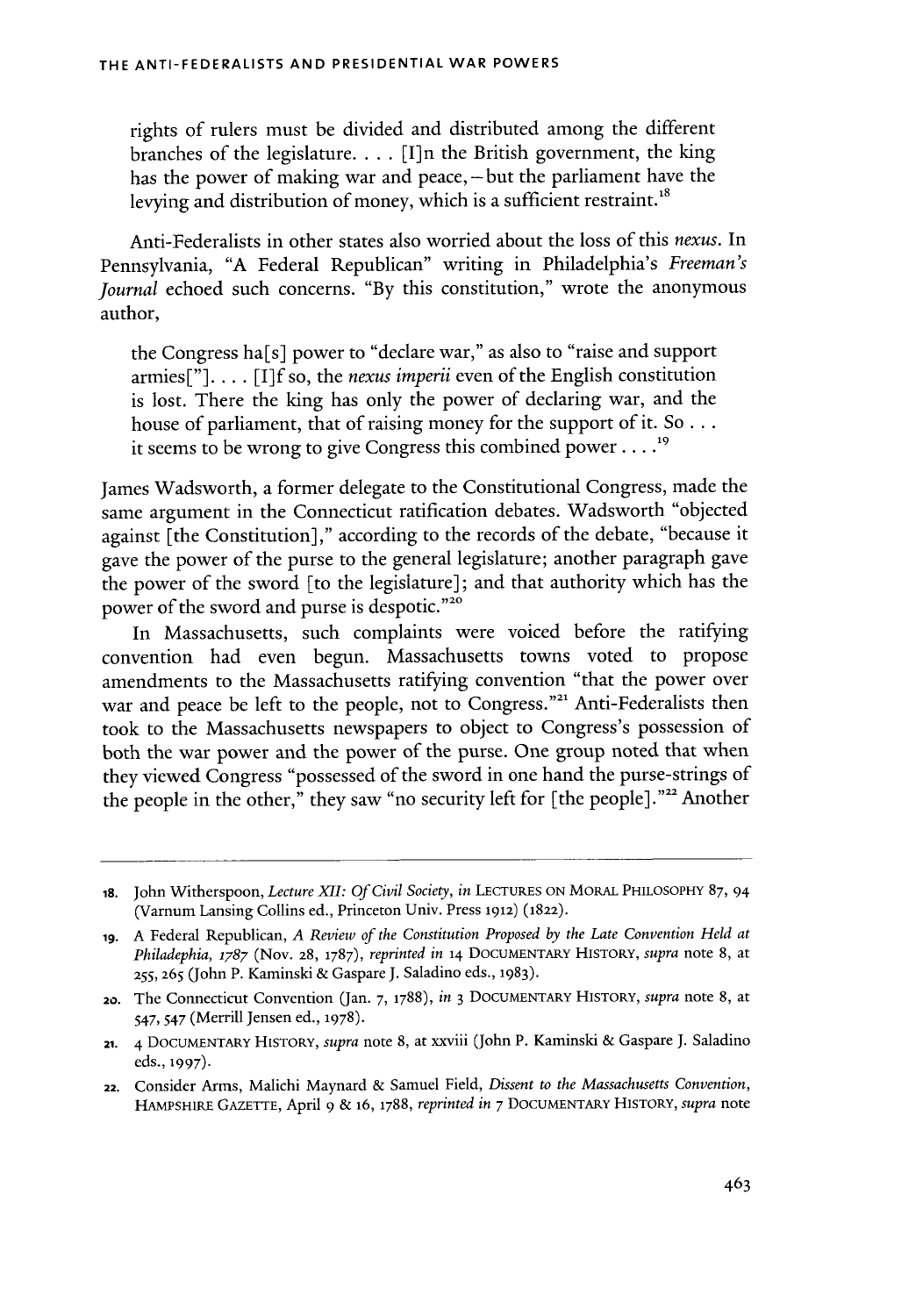suggested that Massachusetts was "ready to make the most unequivocal surrender **. . .** at the call of a Congress without check or controul-the fatal tendency and the aggregate evils that must be the certain consequence of such an imprudent resignation of the purse and the sword."<sup>23</sup> Yet another warned the people of Massachusetts that "any government having the powers of war, peace, and revenue, has **...** engage **[d]** in needless and wanton expense."

Those concerns were later presented during the state ratification convention. Federalist Rufus King acknowledged the Anti-Federalist objection to vesting the war power in Congress. "It is an objection in some gentlemen's minds," noted King, "that Congress should possess the power of the purse and the sword."<sup>25</sup> Anti-Federalist Abraham White then gave voice to the Anti-Federalist worry. "[I]n giving this power we give up every thing," argued Judge White, "and Congress, with the pursestrings in their hands, will use the sword."26

The argument in New York reflected the Massachusetts debates. Anti-Federalist writers lambasted the Constitution's grant of the war power to Congress. The "Federal Farmer" wrote that "[i]t has long been thought to be a well founded position, that the purse and sword ought not to be placed in the

- **23.** Helvidius Priscus IV, Letter to the Inhabitants of Massachusetts, MAsS. GAZETTE, Feb. **5,** *1788, reprinted in* **5 DOCUMENTARY** HISTORY, *supra* note **8,** at **858, 859** (John P. Kaminski **&** Gaspare **J.** Saladino eds., **1998).**
- **24.** Agrippa XVI, Letter to the Massachusetts Convention, MAsS. **GAZETTE,** Feb. **5, 1788,** *reprinted in* **5 DOCUMENTARY** HISTORY, *supra* note **8,** at **863, 866-67.**
- **25.** The Massachusetts Convention (Jan. **21, 1788),** *in 6* **DOCUMENTARY** HISTORY, *supra* note **8, 1276,** 1287 (John P. Kaminski **&** Gaspare **J.** Saladino eds., **2000).** Federalist Fisher Ames also noted the existence of the Anti-Federalist objection: "[W]e have been warned," stated Ames, "of the danger of trusting Congress with the power of the purse and of the sword." The Massachusetts Convention (Feb. **5, 1788),** *in* **6 DOCUMENTARY** HISTORY, *supra* note **8,** at 1442, 1446. Further, Rufus King and Nathaniel Gorham, in an unpublished document that may have formed the basis of a speech to the Massachusetts ratifying convention, noted that even though Congress possessed the purse and the sword, there were multiple checks that prevented Congress from unilaterally committing the country to war. Rufus King **&** Nathaniel Gorham, *Response to Elbridge Gerry's Objections, in* **13 DOCUMENTARY** HISTORY, *supra* note **8,** at **550, 550** n.5 (John P. Kaminski **&** Gaspare **J.** Saladino eds., 1981). The Constitution, argued King and Gorham, "requires the joint consent of both branches of Congress together with **.** . **.** the [President] to declare war- this is preferable **.** . **.** as war is not to be desired and always a great calamity." *Id.* at 554. For an earlier analysis of King and Gorham's statements, see Prakash, *supra* note **i,** at **86.**
- **26.** The Massachusetts Convention (Jan. 21, **1788),** *supra* note **25,** at **1287.**

**<sup>8,</sup>** at **1733, 1736** (John P. Kaminski **&** Gaspare **J.** Saladino eds., **2001).** For the Federalist response, see Philanthrop, Commentary, HAMPSHIRE **GAZETTE,** April **23, 1788,** *reprinted in* **7** DOCUMENTARY HISTORY, *supra* note **8,** at 1743, **1744.**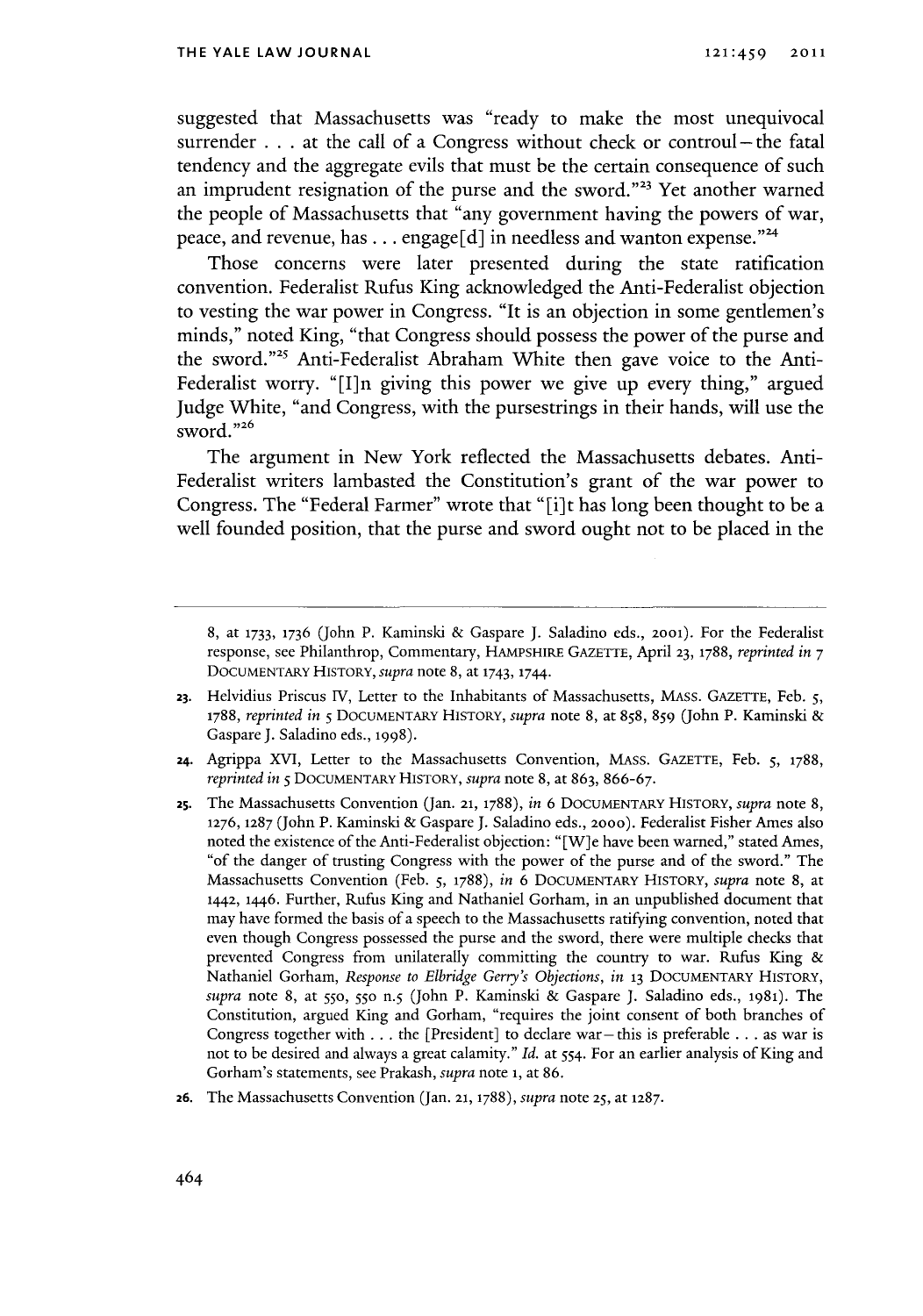same hands."<sup>27</sup> Our "wise" English "ancestors," noted the Farmer, "have carefully separated them."<sup>28</sup> A private letter written during the period worried that the Constitution "gives all the power both of the Sword **&** Purse into the hands of the [Congress] **.. .** open[ing] a door for despotism Tyranny, Anarchy **&** confusition and every evil Work.""

Such thoughts were not limited to the press or private letters. During the New York ratification convention, Anti-Federalist John Lansing suggested that Congress was far too small a body to entrust with the power to declare war.<sup>30</sup> Illustrating the seriousness of these concerns, the New York convention actually recommended an amendment to the Constitution that would require a two-thirds supermajority for a declaration of war, rather than a simple majority vote.<sup>31</sup>

The consistent and principled Anti-Federalist position during the ratification debates discredits the presidentialist suggestion that Patrick Henry strategically misconstrued the Declare War Clause. This weakness, in turn, badly undermines the presidentialist account of the original understanding of the war powers.

- **28.** The Federal Farmer, *supra* note **27,** at **1o65.**
- **29.** Letter from Hugh Ledlie to John Lamb (Jan. **15, 1788),** in **20 DOCUMENTARY HISTORY,** *supra* note **8,** at **61o,** 611. While private letters may be of little value in establishing the original public understanding of the Constitution, *see infra* text accompanying note **32,** they are useful in the context of refuting Professor Yoo's argument. After all, if the Anti-Federalists were executing some sort of subterfuge, it seems **highly** unlikely that they would be expressing such statements in private letters.
- **30.** The New York Convention (June **21, 1788),** in **22 DOCUMENTARY** HISTORY, *supra* note **8,** at **1745, 1783** (John P. Kaminski et al. eds., **2008);** *see also Treanor, supra* note 2, at **717 n.140** (noting Anti-Federalist objections).
- **31.** New York Declaration of Rights, Form of Ratification, and Recommendatory Amendments to the Constitution **(July 26, 1788),** in **23 DOCUMENTARY** HISTORY, *supra* note **8,** at **2326, 2331** (John P. Kaminski et al. eds., **2009);** *see also id.* at **2268-69** (reporting vote); Prakash, *supra* note **1,** at **88 & n.224** (noting amendments proposed **by** the New York and Rhode Island conventions, as well as campaigns for such amendments in North Carolina and Virginia). The French Foreign Ministry also evidently took notice of the idea to set a two-thirds threshold for declarations of war. Letter from Gaspard Joseph Amand Ducher to Comte de la Luzerne (Aug. **25, 1788),** *in* 18 **DOCUMENTARY** HISTORY, *supra* note **8,** at *345,* 347 (John P. Kaminski **&** Gaspare **J.** Saladino eds., **1995).**

**<sup>27.</sup>** The Federal Farmer, Letter XVII (Jan. **23, 1788),** in **AN** ADDITIONAL NUMBER OF LETTERS TO **THE REPUBLICAN** (May **2, 1788),** *reprinted* in **20 DOCUMENTARY HISTORY,** *supra* note **8,** at 1o6o, **1o65** (John P. Kaminski et al. eds., **2004);** *see also Treanor, supra* note 2, at **717 n.140** (noting the Federal Farmer's position).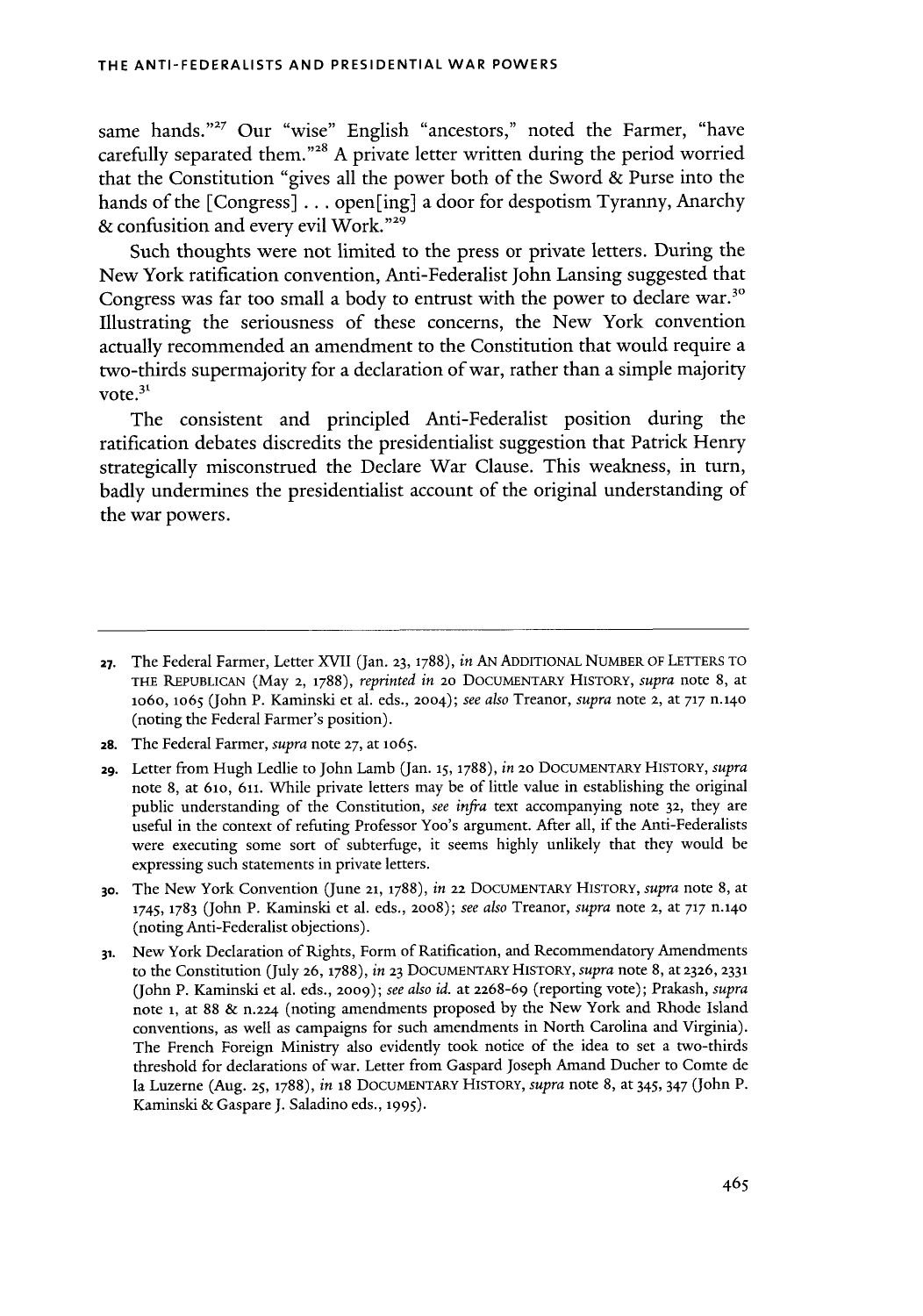#### **II. IMPLICATIONS FOR THE WAR POWERS DEBATE**

**A** convincing presidentialist interpretation of the ratification debates must establish, at the very least, that either the Federalists or the Anti-Federalists believed that the Constitution vested the war power in the President. Yet Part **I** has established that the Anti-Federalists thought that Congress had too much of the war power. Even if presidentialists could advance evidence suggesting that the Anti-Federalist position was a calculated one, under modern originalist doctrine that showing would be immaterial as it was the public understanding of the war power, and not the purported private opinions of individual Anti-Federalists, that was ratified into law.<sup>32</sup>

Moreover, the Federalists' response to the Anti-Federalist critique of the war powers mirrored their opponents' understanding of the Declare War Clause. During the ratification debates, the Federalists highlighted the benefits of requiring congressional approval before the United States could become embroiled in war.<sup>33</sup> Anti-Federalists and Federalists thus argued over the

**<sup>32.</sup>** *See, e.g.,* Antonin Scalia, *Common-Law Courts in a Civil-Law System: The Role of United States Federal Courts in Interpreting the Constitution and Laws, in* **A** MATTER OF **INTERPRETATION:** FEDERAL **COURTS AND** THE **LAW 3, 38** (Amy Gutmann ed., **1997)** *("What* I look for in the Constitution is precisely what **I** look for in a statute: the original meaning of the text, not what the original draftsmen intended.").

**<sup>33.</sup>** *See, e.g.,* The Connecticut Convention (Jan. *7.* **1788),** *in* **3 DOCUMENTARY** HISTORY, *supra* note **8,** at 547, **552** (statement of Oliver Ellsworth) ("But does it follow, because it is dangerous to give the power of the sword and the purse to a hereditary prince, who is independent of the people, that therefore it is dangerous to give it to **.** . **.** Congress **.** . **.** men appointed **by** yourselves and dependent upon yourselves? This argument amounts to this, you must cut a man in two in the middle to prevent his hurting himself."); The Virginia Convention (June lo, **1788),** *in* **9** DOCUMENTARY HISTORY, *supra* note **8,** at **1092, 1125** (statement of John Marshall) ("Are the people of England more secure, if the Commons have no voice in declaring war **. ..** *?"); see also* The Pennsylvania Convention (Dec. **11, 1787),** *in* 2 **DOCUMENTARY** HISTORY, *supra* note **8,** at 580, **583** (Merrill Jensen ed., **1976)** (statement of James Wilson) ("This system will not hurry us into war; it is calculated to guard against it. It will not be in the power of a single man, or a single body of men, to involve us in such distress **. . . .");** Lofgren, *Original Understanding, supra* note **3,** at **686** (noting the Federalist defense of the Constitution); Treanor, *supra* note **2,** at **717** (same); *cf* The Virginia Convention (June **14, 1788),** *in* lo **DOCUMENTARY** HISTORY, *supra* note **8,** at *1258,* **1282** (statement of James Madison) (noting that the Anti-Federalist maxim was not applicable to the Constitution because the President would have "command" of the forces); THE FEDERALIST No. **69,** at 465 (Alexander Hamilton) (Jacob **E.** Cooke ed., 1961) (noting that the President's powers did not extend to "the *declaring* of war and to the *raising and regulating* of fleets and armies"). Rufus King and Nathaniel Gorham's statement examined *supra* note **25** would be another example of this type of Federalist argument. Such statements belie the presidentialists' emphasis on the power of the purse as the Federalists' intended check against presidential warmaking. *See, e.g., Yoo, supra note* **5,** at 154-55. While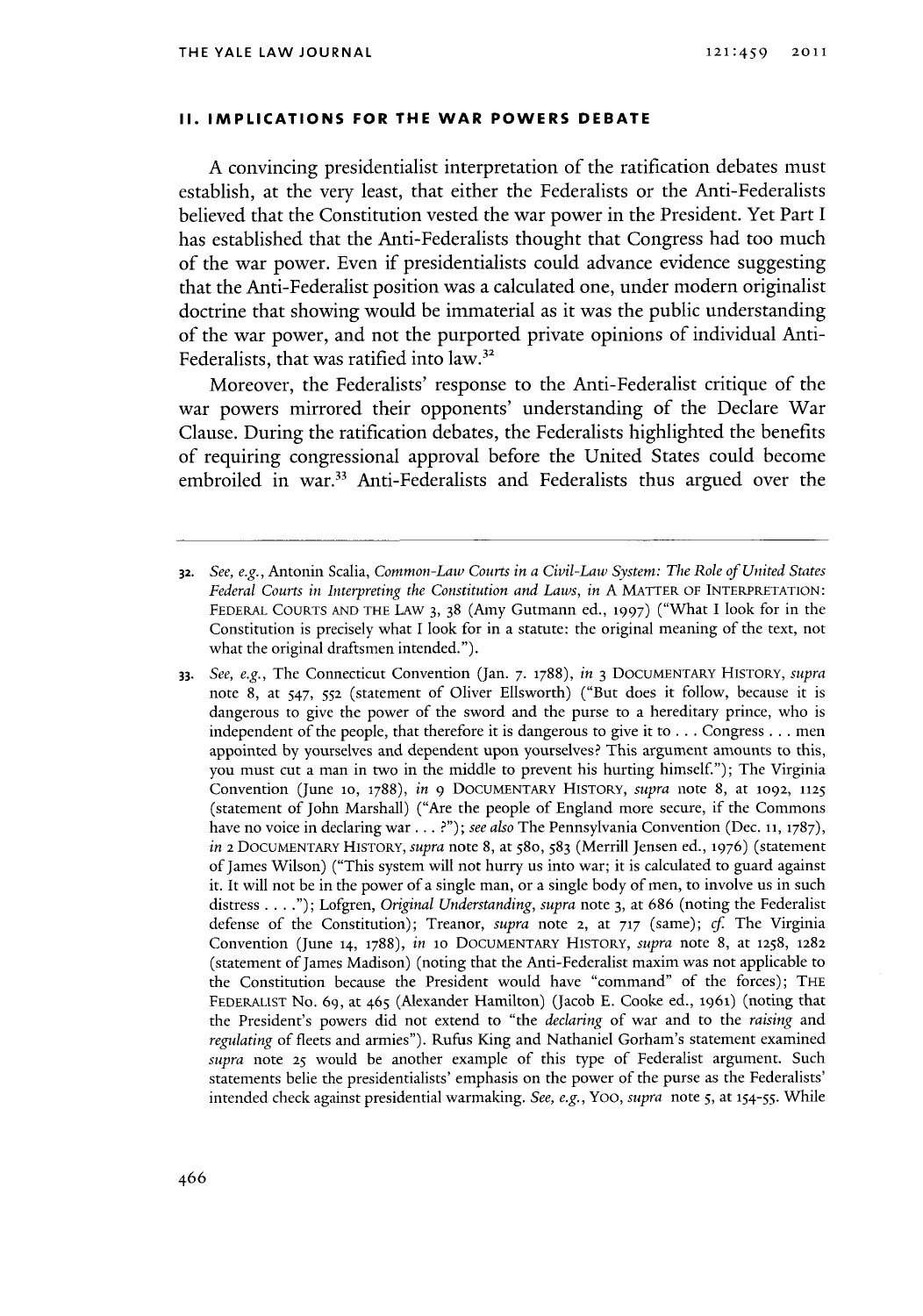*wisdom* of granting Congress the war power, not *whether* Congress possessed the war power. The presidentialist interpretation of the Declare War Clause **is** simply implausible in light of the state ratification debates.<sup>34</sup>

That still, however, leaves the problem of reconciling the Anti-Federalists' general argument against presidential power with the Anti-Federalist **argument** against Congress's possession of the power to declare war. **I** suggest that the most convincing explanation would be the simplest: the Anti-Federalists were arguing that both legislative and executive tyranny were real risks.<sup>35</sup> In one possible post-ratification world, the President could try to use his command of the army to make himself king. Yet during the consideration of the Constitution it was no secret that George Washington would likely be the first President, and Washington had already passed up the opportunity to make himself king. Therefore, the Anti-Federalists also had to demonstrate the structural flaws of the Constitution in a world in which the President **did** not try to destroy the Constitution. Relying upon a prominent understanding of the separation of powers, Anti-Federalists argued that the Constitution was defective because it vested Congress with too much of the war power.<sup>36</sup> We should not see such an argument as a stretch for the Anti-Federalists: the vesting of the power to authorize acts of war with the power of the purse could very well have been disconcerting to many Anti-Federalists, especially if they harbored doubts that Congress could be corrupted into declaring war.<sup>37</sup>

In sum, the Anti-Federalist arguments in the state ratification debates provide powerful evidence that the Constitution was originally understood to have vested Congress with the power to authorize acts of war. Given the Anti-Federalists' proclivity to criticize the Constitution for excessive grants of authority to the President as Commander-in-Chief, their clear fear of the

*37. See supra* notes **30-31** and accompanying text.

there is no doubt that the power of the purse was seen as an important check on presidential power, the Federalists' invocation of the Declare War Clause in their response to the Anti-Federalists demonstrates that the Clause was also seen as a primary check.

<sup>34.</sup> *See* Saikrishna Prakash, *A Two-Front War,* **93** CORNELL L. REV. **197, 204 (2007)** ("Neither Federalists nor Anti-Federalists claimed that the Constitution granted the President the power to decide to wage war against other nations.").

*<sup>35.</sup> See Ramsey, supra* note **7,** at **1712** n.95 ("[T]he comments are perfectly consistent: Henry thought Congress had the war-initiation power, but the President was dangerous domestically because the President commanded the army. Henry's fear was not that the President would order the army to attack a foreign nation, but that the President would order the army to overthrow the **U.S.** government.").

**<sup>36.</sup>** *See generally JACK* **N.** RAKOVE, ORIGINAL **MEANINGS: POLITICS AND IDEAS IN** THE **MAKING** OF **THE CONSTITUTION 151-52** (Vintage Books **ed. 1997) (1996)** (noting the Anti-Federalist faith in the traditional axioms of constitutional design).